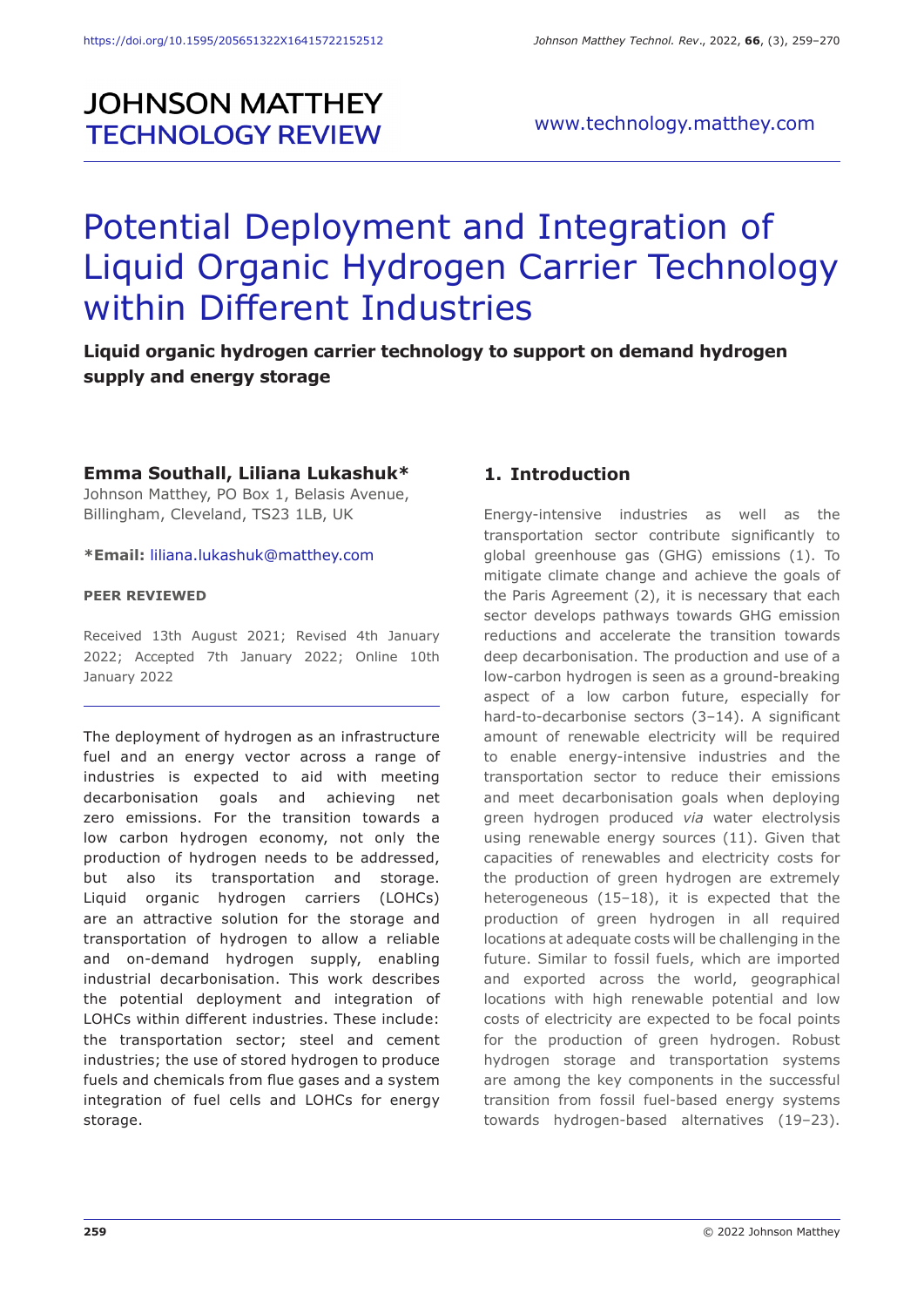Storage and transportation of hydrogen at scale are yet to be addressed. An innovative method for long-distance transport and long-term high density hydrogen storage is to use LOHCs. This process is a two-step cycle, which is based on loading of hydrogen *via* catalytic hydrogenation into LOHCs, such as unsaturated organic compounds, followed by unloading of hydrogen *via* catalytic dehydrogenation after transport and storage (24– 27).

In our previous work we provided an overview and perspectives on the LOHC technology among different hydrogen storage and transportation technologies (27). This study describes the potential deployment and integration of LOHCs within different industries. These include: the transportation sector (automobiles, ships, trains); steel and cement industries; the use of stored hydrogen to produce fuels and chemicals from flue gases; a system integration of fuel cells and LOHCs for energy storage.

#### **2. System Integration of Fuel Cells and Liquid Organic Hydrogen Carriers for Electrical Energy Storage**

Renewable sources, typically wind or solar, provide the energy required for the electrolysis of water to produce hydrogen (26). For the electrolysis stage, polymer electrolyte membrane (PEM) electrolysis is the preferred method, due to the ability of the system to respond to the characteristic fluctuations in renewable energy power supplies (25). The hydrogen produced can then be stored in LOHCs (through the hydrogenation step, **Figure 1**).

Interestingly, it has been reported that when dibenzyltoluene is employed as the LOHC, the hydrogen produced *via* electrolysis does not need to be dried before the catalytic hydrogenation reaction (28). When a ruthenium-based catalyst was used in a pellet form rather than as a powder, the activity of the catalyst was found to be virtually unaffected by water, while only a small

decrease in hydrogenation activity was recorded when employing platinum catalysts with wet hydrogen (28). Costs associated with energyintensive hydrogen drying processes can therefore be avoided. To better understand this observation, the tolerance of the catalyst should be investigated with other LOHC candidates.

When required, the stored hydrogen can be released from the LOHC (through the dehydrogenation step) and converted back into electricity, again using fuel cells. In this step, either PEM fuel cells (PEMFCs) or solid oxide fuel cells (SOFCs) can be utilised. PEMFCs are better designed to produce variable quantities of energy and thus meet changes in energy demand (25). Thus, the SOFC technology is only advantageous when there is a constant electricity demand (25). Nonetheless, using the SOFC technology to convert green hydrogen back into electricity is widely believed to become a future conventional method for stationary, green electricity production (29).

Furthermore, the waste heat from SOFCs (operated at 600–1000°C) is of the correct level to allow its use in the dehydrogenation step of the LOHC process (25). The coupling of LOHC technology with SOFCs can therefore improve the overall efficiency of the LOHC technology. To emphasise this, scale-up calculations for a LOHC– SOFC integrated system predict that 1 kg  $h^{-1}$  of hydrogen is capable of producing around 18.04 kW of power, corresponding to a SOFC efficiency of 54.1% (29). Another study suggests that an overall electrical efficiency of 45% is achievable with a 10-year SOFC lifespan (30). Such a long lifespan can be maintained if LOHC vapour does not damage the SOFC (31).

In contrast, a combination of LOHC systems with PEMFCs would require heat from another source, such as burning a portion of the hydrogen produced, to facilitate the dehydrogenation reaction (25). This is because the waste heat of PEMFCs (below 180°C) is much lower than the heat required for the endothermic dehydrogenation process needed for hydrogen release. Hence an integrated



Fig. 1. Schematic representation of the integration of fuel cells into LOHC technology (25)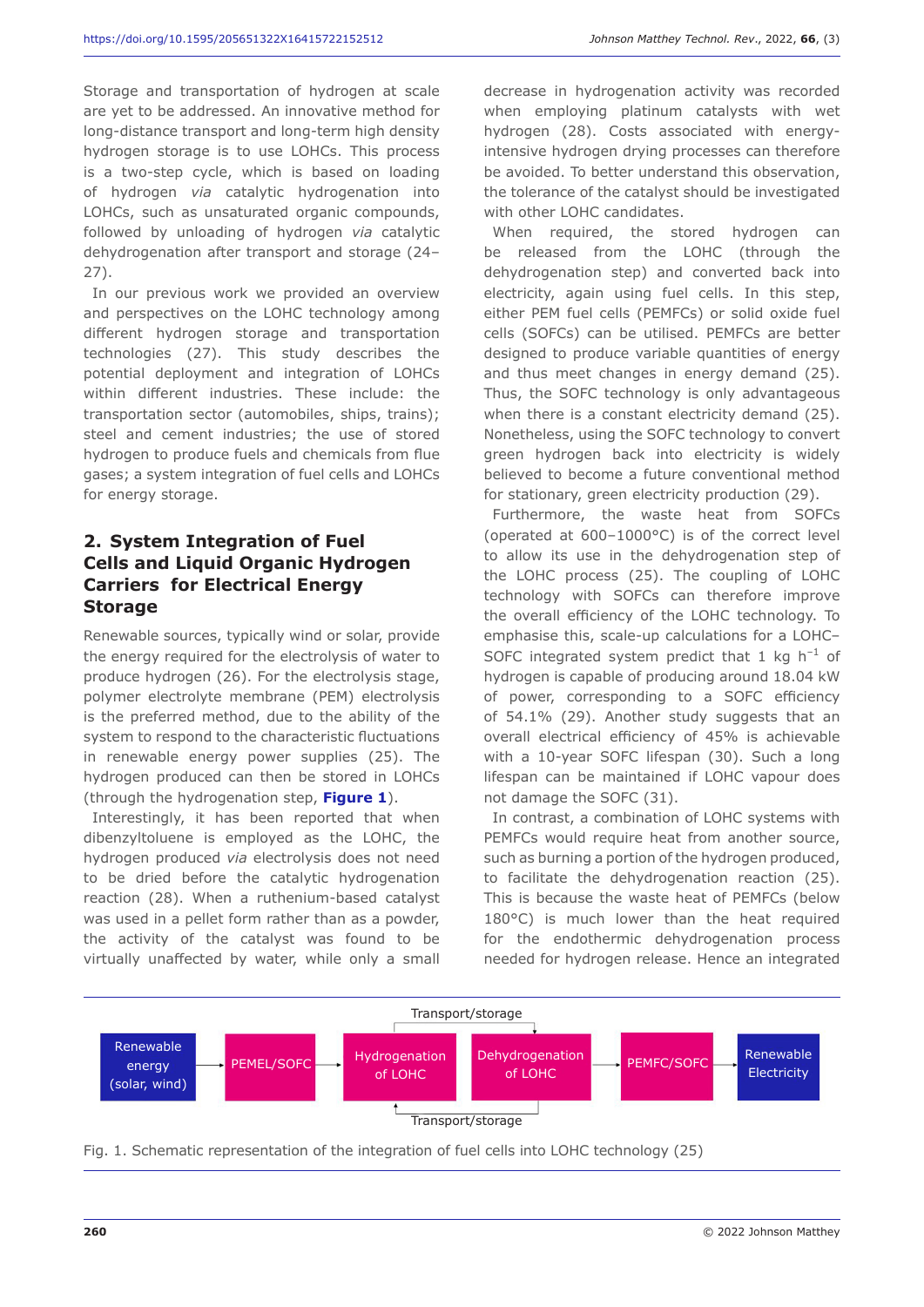LOHC–PEMFC system would not be as efficient as a LOHC–SOFC equivalent (31).

Interestingly, the SOFC technology has also shown promise when combined with a mixed LOHC feedstock (29). In a temperature cascade dehydrogenation process, a eutectic mixture of *N*-ethylcarbazole (NEC), *N-*phenylcarbazole, ammonia and biphenyl-diphenylmethane increases the energy generated per unit mass of the LOHC (kilowatt hour per kilogram LOHC) by 1.3–2 times, compared to an individual LOHC (29). The system integration of the LOHC technology, fuel cell technologies and green hydrogen produced *via* electrolysis using electricity from intermittent renewable sources, can thus enable the local storage of excess energy or renewable electricity. Such a process is entirely sustainable as no harmful emissions are produced.

The concept of system integration can be used as a safety device for the storage of electricity on a large-scale, such as the National Grid, UK. There are currently several reports detailing the problem of electricity fluctuation in the National Grid, due to the lowered electricity demand during the COVID-19 pandemic (32). Despite a rise in the percentage of people working from home, resulting in an increased demand for domestic electricity, an overall decrease in electricity demand was

observed (32). This can be attributed to the closure of non-essential offices, schools, hospitality and leisure venues. As a consequence, measures such as temporarily shutting down flexible windfarms are expected to be taken, in order to lower the excess of energy in the National Grid (32). Too much electricity in the National Grid is equally as concerning as too little electricity, as the rise in frequency increases the potential to damage infrastructure (33). As the proportion of renewable energy in the National Grid will predictably increase in the future, the fluctuations in electricity are also expected to increase. An energy storage technology, such as LOHC combined with fuel cells, could therefore be extremely beneficial. Similar would apply to ammonia and methanol, where such hydrogen carriers can be deployed in combination with fuel cells.

The above-mentioned energy storage ability of the LOHC technology has been reported to have implementation potential in residential and commercial buildings (localised energy storage) (**Figure 2**) (34, 35).

For such an application, heterocyclic aromatic compounds, such as NEC, have been considered. Although the fully dehydrogenated form is a solid at room temperature, which limits dehydrogenation to 90% and reduces the



Fig. 2. Concept of integrating LOHC and fuel cell technologies to provide domestic energy. Republished with permission of The Royal Society of Chemistry, from (34); permission conveyed through Copyright Clearance Center, Inc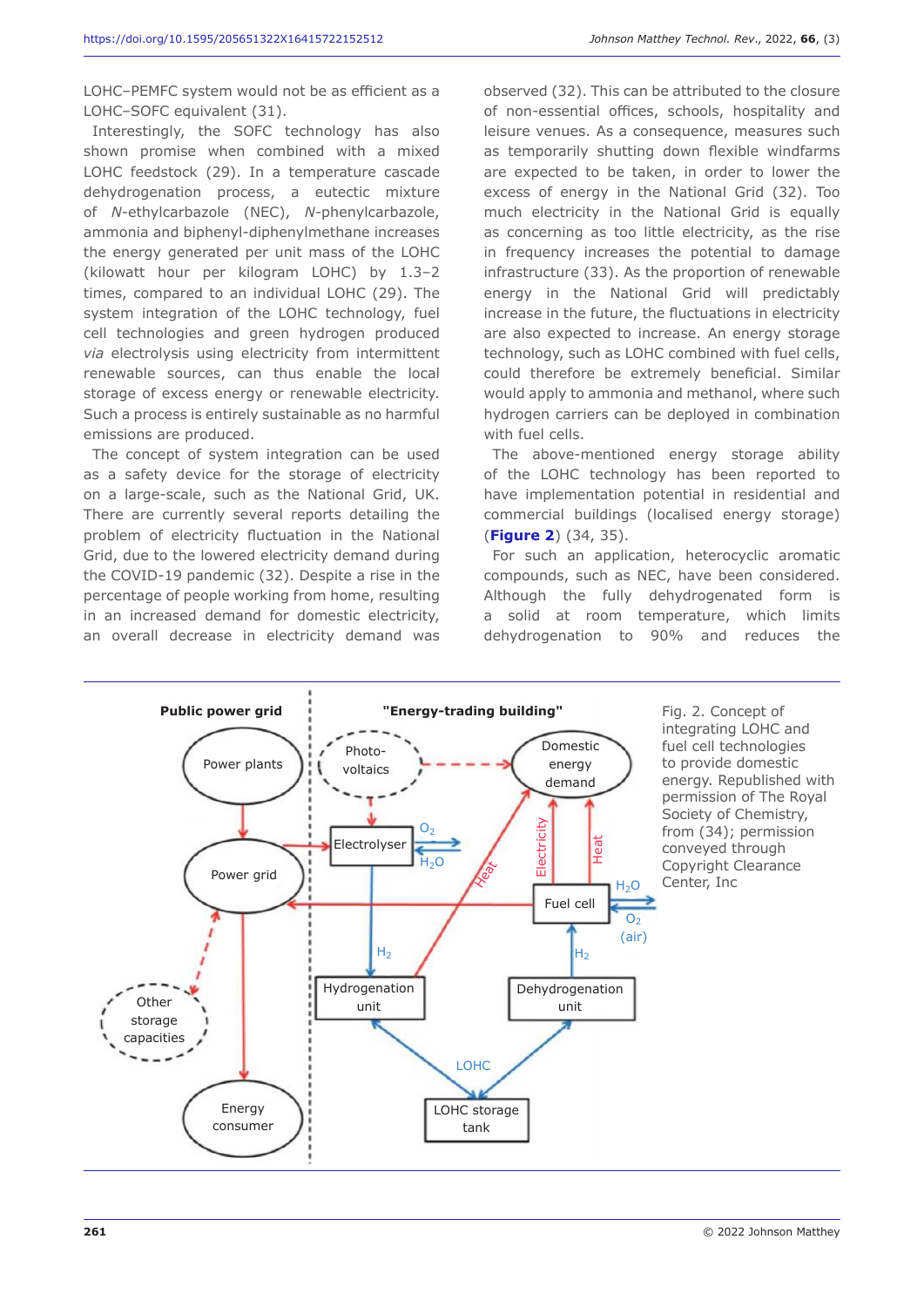efficiency of the overall system, NEC is a safer feedstock than other possibilities (for example a toxic toluene/methylcyclohexane system). Thus, the requirements for domestic implementation are better accommodated (34).

In contrast to an application in which the loaded-LOHC is not stored in the vicinity of intended use, a 'decentralised energy storage' system is proposed. This technology also uses fuel cells to meet the local demands for electrical energy but has the added economic advantage that any unused energy can be sold back to the National Grid, for example. Furthermore, provided the building has such a resource as solar panels fitted onto the roof, the potential for a completely self-sufficient system exists, while any waste heat generated from the fuel cells, electrolyser and exothermic hydrogenation process may be used to heat the building (34). Yet, with the requirement of fuel cells, electrolysers, hydrogenation and dehydrogenation units, in addition to LOHC storage tanks, the physical space requirement and initial economic investment are high (34). It has, however, been suggested that houses already possessing a crude-oil storage tank may avoid the requirement for a subsequent tank (34).

### **3. Green Hydrogen for Production of Sustainable Fuels and Chemicals**

The transformation of green hydrogen back into electricity is just one example which demonstrates how the LOHC technology can facilitate energy storage. Green hydrogen, stored and transported in LOHCs, can also be used as a 'green' feedstock for the synthesis of fuels and chemicals. Moreover, green hydrogen production and storage is a vital part of most carbon capture and utilisation (CCU) technologies which are focused on capturing  $CO<sub>2</sub>$  from either air or industrial flue gases and converting it into chemicals or fuels. For the moment, the hydrogen required for CCU technologies is considered to be generated from sustainable energy resources, however detailed integrated processes have often not yet been developed. The availability of green hydrogen for CCU processes is limited by competing demands such as hydrogen used in fuel cells for the transportation sector, and hydrogen used as domestic and industrial fuel supply.

Green hydrogen production is a key accelerator of CCU for production of chemicals and fuels at a commercial scale. Therefore, the production of hydrogen *via* electrolysis and its storage and

transportation using LOHCs (or other hydrogen carriers such as ammonia or methanol) can be viewed as an integral part of sustainable chemicals and fuels manufacturing. One of such examples is methanol production, with a global production capacity of around 85 million metric tonnes in 2016, which is expected to rise in the coming years (36). Conventionally, methanol is synthesised using synthesis gas (syngas) produced from fossil fuels. However, a move towards the use of renewable hydrogen for sustainable methanol synthesis, using  $CO<sub>2</sub>$  captured either from the air or from industrial flue gases, would enable a reduction of global GHG emissions.

Thus, a scenario under which low-cost green hydrogen (i.e. produced at locations with an abundant energy supply and so cheaper electricity) is transported using LOHCs to the industrial sites (for example, cement, steel, refinery industries) with high  $CO<sub>2</sub>$  emissions to produce sustainable chemicals and fuels, might become viable in the future. Nevertheless, technoeconomic assessments and market penetration studies are required in order to understand under which circumstances this scenario can be realised.

### **4. Cement Industry**

In the coming years, the proportion of electricity to be obtained from renewable sources is expected to increase. By 2024, it is predicted as much as 30% of the global electricity demand will be met with renewable energy sources: an increase of 4% in four years (37). The expected 15–30% decrease in the cost of solar power within the same time frame is also expected to accelerate the growth of renewable energy generation sites (37). However, the fluctuations in renewable electricity supply make it unreliable for direct industrial use. Integration of the LOHC technology within a cement plant has thus been studied as method of energy storage, which can be utilised to equalise the plant's energy output (**Figure 3**) (38).

The electricity for a cement plant can be supplied from renewable sources. During favourable conditions, the excess electricity is converted into hydrogen *via* electrolysis, followed by loading the hydrogen onto the LOHC and storing it. The dehydrogenation reaction is then performed at times of insufficient power supply from the renewable sources. The hydrogen released can be converted into electricity using fuel cell technology, a combustion engine or turbine (38). If an adequate power supply still cannot be achieved with the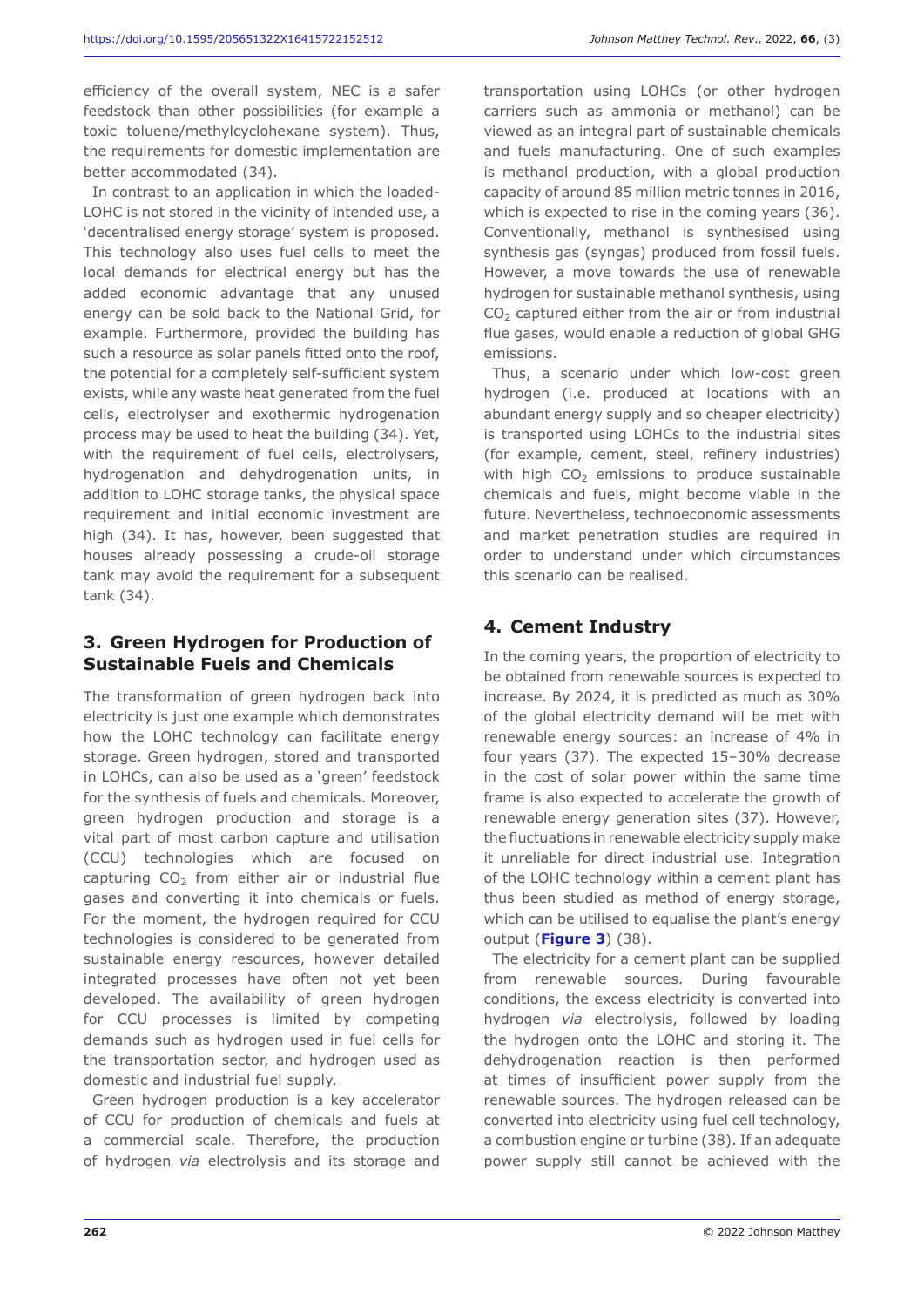

added electricity from the storage, the plant can be connected to the National Grid.

The higher temperatures required for the endothermic dehydrogenation reaction (i.e. hydrogen unloading) is a bottleneck of the LOHC technology, with the requirement of an external heating source resulting in a lowered system efficiency. In order to improve the efficiency of the LOHC system, the heat required for the dehydrogenation reaction can be coupled to the waste heat of a cement plant (**Figure 3**) (25). Arguably, this is a more suitable solution than the coupling of the dehydrogenation reaction to the waste heat from the exothermic hydrogenation reaction for heat recovery, as this is typically not of the same temperature level as is required for the dehydrogenation reaction. The waste heat from a cement plant, however, is more suitable (temperature level of up to 600°C) for the dehydrogenation process. Attractively, this avoids the need to reduce the efficiency of the process by burning a portion of the released hydrogen and there are no extra costs associated with employing an external heating source (25, 38).

Integrating a LOHC system with a cement plant allows an overall reduction in the working electricity cost of a cement plant. For a plant with an average power demand of 12.5 MW, it has been found that converting the hydrogen released in the dehydrogenation reaction to electricity and using this to power the plant would reduce electricity costs by around €1 million per annum (38). Although this saving has not been expressed as a percentage of the total electricity cost, it has been suggested

that successful coupling of wind energy and the LOHC technology to a cement plant would achieve amortisation in fewer than 10 years. This is on the condition that investment costs are kept to a limit of €3.5 million. In addition, it should also be noted that the savings in electricity costs are calculated on the assumption that a thermal energy storage system is also installed, which ensures hydrogen can be released from the LOHC even in times of lower exhaust heat from the cement plant (38). In the absence of such a thermal storage system, fluctuations in the temperature of the waste heat must be provided for with the addition of a hydrogen burner (38).

### **5. Steel Industry**

The iron and steel industry is responsible for an annual output of approximately  $2.5-3.0$  Gt $_{CO2}$ year $^{-1}$ , with up to 10% originating from within the European Union (EU). This represents 6% of total global  $CO<sub>2</sub>$  emissions, and 16% of total industrial  $CO<sub>2</sub>$  emissions. To reach the EU climate targets, the iron and steel industries must decrease their  $CO<sub>2</sub>$ emissions by up to 90% by 2050. Several processes are being explored to reduce  $CO<sub>2</sub>$  emissions from the steel industry. They can be broadly divided into two categories: carbon-based (coal- or natural gasbased) and hydrogen-based steel production (39). In carbon-based steel production, the residual gas emissions from the iron and steel industry can be transformed into valuable products, such as fuels or chemicals, or captured and stored or both. Hydrogen-based technologies, which use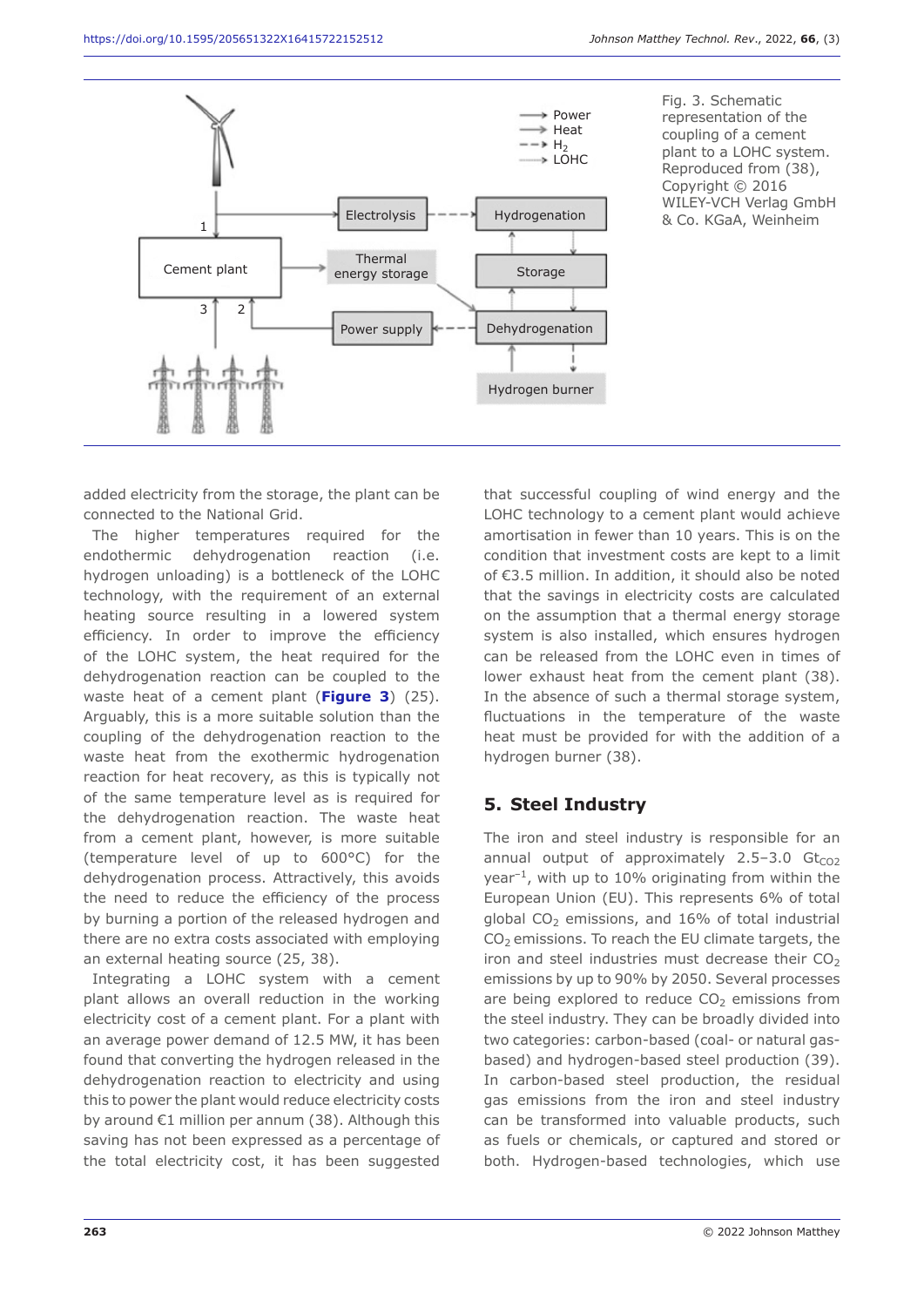hydrogen as the reducing agent instead of carbon, avoid carbon emissions altogether, provided that hydrogen used in these processes is carbon-free hydrogen, produced by electrolysis of water using renewable electricity.

Numerous steel manufacturers have started to explore hydrogen-based technologies. As an example, voestalpine AG, Austria, has set up a goal of direct avoidance of  $CO<sub>2</sub>$  emissions in their steel manufacturing over the coming years by moving towards the use of green hydrogen for steel production (i.e. direct reduction of iron (DRI)). To this end, voestalpine together with their project partners have commenced the production of green hydrogen at the voestalpine premises in Linz, Austria within the framework of the EU-funded project called H2FUTURE (40, 41). In this project, the proton exchange membrane electrolysis technology is demonstrated on an industrial scale (6 MW), simulating rapid load changes in electricity generated from renewable energy sources and from electric arc furnace steelmaking (grid balancing). Thyssenkrupp Steel Europe AG, Germany's biggest steelmaker, is also looking into using hydrogen for steel manufacturing. RWE AG, a German multinational energy company, and Thyssenkrupp

Steel Europe AG have agreed to collaborate towards a longer-term hydrogen partnership to supply green hydrogen for steel manufacturing (42, 43). RWE plans to build a 100 MW electrolyser which can produce 1.7 tonnes of hydrogen per hour for Thyssenkrupp Steel Europe AG. This could potentially cover 70% of the quantity required by the Thyssenkrupp steelmaker's blast furnace in Duisburg, Germany.

Another example is a joint venture between SSAB, LKAB and Vattenfall, all in Sweden, within the framework of the Hydrogen Breakthrough Ironmaking Technology (HYBRIT) project. The aim is again to reduce  $CO<sub>2</sub>$  emissions and decarbonise the steel industry by replacing coal with hydrogen in the steelmaking process to produce fossil-free steel at Sweden's pioneering fossil-free steel production plant (**Figure 4**) (44–46).

Interestingly, the HYBRIT project faces two major challenges: (a) to develop an effective process to use 100% hydrogen on an industrial scale; (b) to produce hydrogen in an energy efficient way that is economically justifiable and commercially viable (46). To this end, the HYBRIT project has recently invested SEK 200 million (£17.5 million) in a pilot plant for storage of green hydrogen in

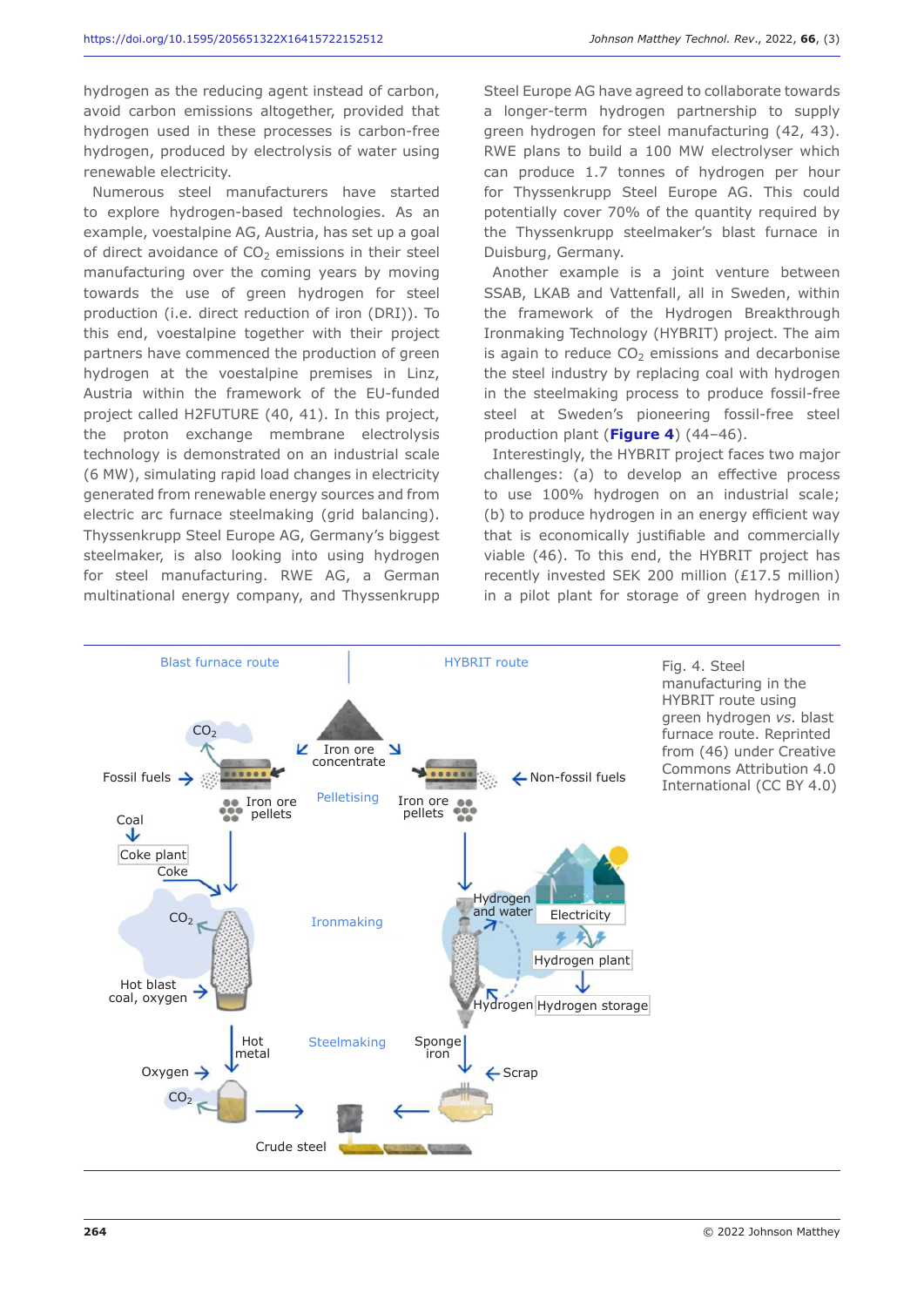Lulea, Sweden near the SSAB steel manufacturing site (47). The implementation study for the HYBRIT initiative has recognised the need for large-scale storage of hydrogen. To ensure an even flow of green hydrogen produced from renewable energy for steel manufacturing at the SSAB site, a large-scale hydrogen gas storage facility is required to balance the electricity system with an increasing proportion of weather-dependent power generation. It is expected that the integration of large-scale storage of green hydrogen to a fossilfree value chain for steel manufacturing will allow the fossil-free steel to be price competitive.

In the HYBRIT project, the 100  $m<sup>3</sup>$  subterranean (25–35 m underground) pilot hydrogen gas storage facility is built in a bedrock cavern with a steel lining as a sealing layer to store pressurised hydrogen (47). In contrast to SSAB, other steel manufacturing companies might not have the facilities for the underground storage of green hydrogen. Furthermore, geographically some of the steel manufacturing sites might not have access to low-cost surplus renewable electricity. In addition, if they are located in energy demanding industrial districts, numerous sectors will compete for green hydrogen or renewable electricity to reduce their  $CO<sub>2</sub>$  emissions in the near future. To ensure a competitive production cost for the fossil-free steel (i.e. DRI technology), an effective hydrogen storage and transportation technology, such as the LOHC technology, might thus be required to allow a reliable and on-demand supply of green hydrogen.

As large-scale storage of hydrogen is an important part for a fossil-free value chain for steel manufacturing, it should become an integral part of the DRI technology. For the deployment of the LOHC technology in the steel industry, two scenarios can be foreseen. One is an onsite hydrogen production and storage in LOHCs. Such a scenario can be realised when a steel manufacturing site has access to surplus renewable electricity from intermittent resources to produce hydrogen that should be stored to balance the electricity. Another one is using LOHCs to transport hydrogen, which is produced at geographical locations with high availability of renewable electricity, to a steel manufacturing site with low availability of renewable electricity but high demand for green hydrogen.

### **6. Mobility Application: Transport Industry**

BMW AG, Germany, has been developing automobiles that employ hydrogen technology for around 40 years (48). The first model built using such a technology was named the BMW Hydrogen 7, and comprised the storage of liquid hydrogen in a cryogenic tank. However, during its early development serious technological challenges were realised (48). For instance, sufficient hydrogen storage space must be provided to enable longerdistance travel, but size and weight limitations for a practical motor vehicle must also be considered. In addition, the safety risks associated with burning hydrogen in the internal combustion engine must also be adequately minimised. As only 100 vehicles of the Hydrogen 7 model were ever released, it can be deduced that the disadvantages of the technology outweighed the advantages (48). More recently, BMW has announced a partnership with Toyota Motor Corporation, Japan, to develop a fuel cell-based system suitable for integration within its motor vehicles (49). It is predicted that the new model will be commercially available by 2022 (49).

As an alternative for onboard liquid hydrogen storage in mobility applications, the LOHC technology has been suggested (**Figure 5**) (50). Advantageously, onboard storage of hydrogen in the LOHC would resemble that of gasoline and diesel (liquid state of the LOHC at ambient pressures), which is widely understood, and the safety hazards of storing high-pressured hydrogen are removed (48). Moreover, a range of 500 km is reportedly achievable using 100 l of NEC loaded with hydrogen (equivalent to 5 kg of hydrogen) as the LOHC (48).

For motor vehicles, the loaded LOHC would be transported to the refuelling station, before a subsequent release of hydrogen from the carrier in a catalytic dehydrogenation reaction occurring onboard the vehicle (50). In contrast to diesel and gasoline fuels, the dehydrogenated LOHC would not be consumed, but stored within the vehicle until replaced with new hydrogen-loaded material at a designated station (48). The unloaded LOHC can then be transported back to a hydrogenation site and reloaded. Therefore, either two tanks, or a tank capable of separating the loaded and unloaded forms of the LOHC, is required. The hydrogen produced could then be used in an internal combustion engine or combined with fuel cell technologies. Despite the burning of a portion of hydrogen to meet the working temperature of a typical fuel cell, it has been predicted that the overall efficiency would still be higher than that of a combustion engine (48).

Highlighting the attractiveness of implementing the LOHC technology within the mobility sector,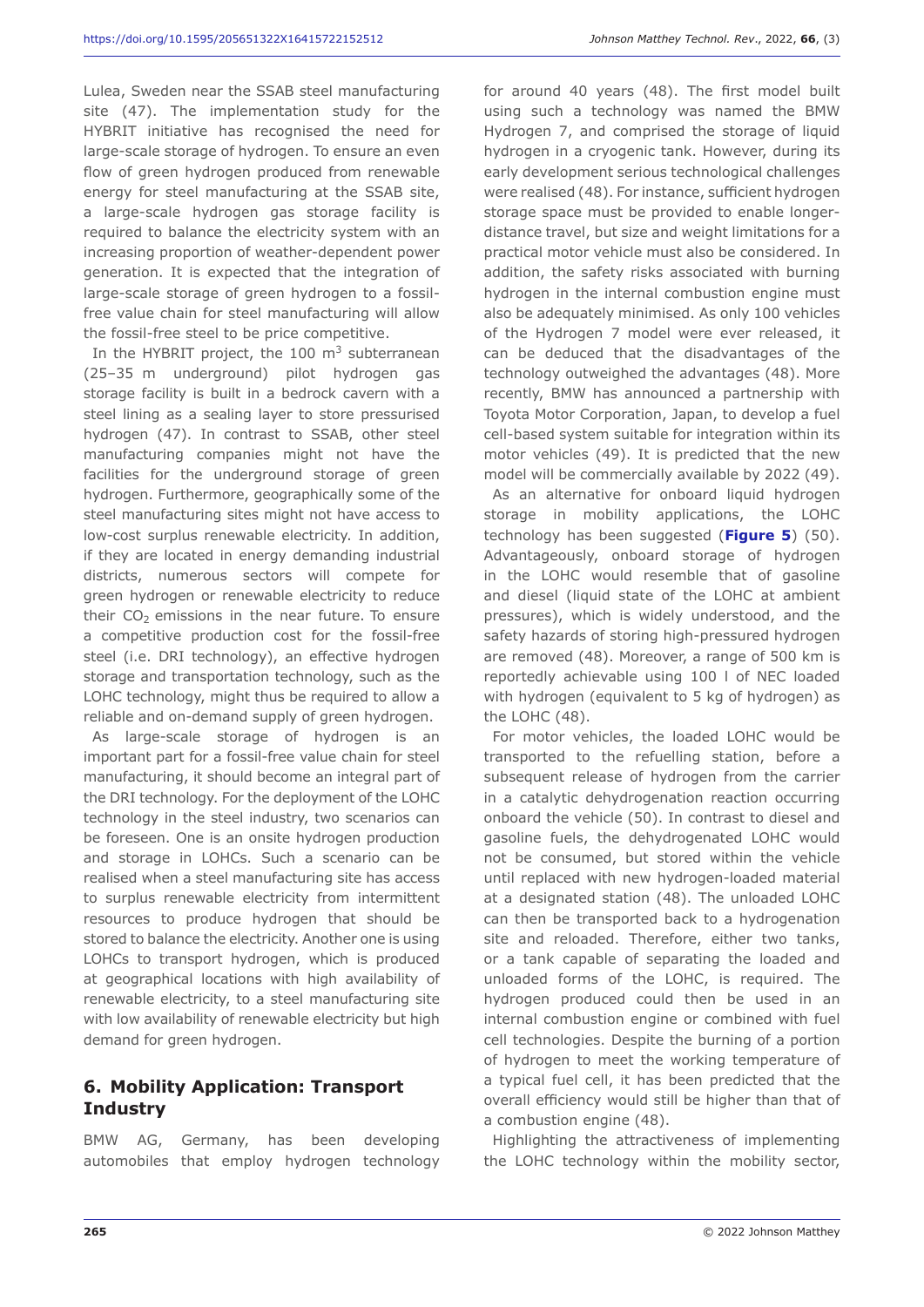

Hyundai Motor Company, South Korea, has recently announced plans to develop an onboard LOHC storage technology (51). This encompasses a partnership with Hydrogenious LOHC Technologies GmbH, Germany, who will supply dibenzyltoluene to be used as the LOHC. Initially, the technology will be introduced in South Korea, before being extended to the European market (51). It is expected that the development of LOHC compatible automobiles will raise the profile of the technology as an important tool in the transition to the hydrogen economy.

The use of hydrogen in maritime applications is also an active research area aimed at reducing the pollution from the maritime industry. One of the major challenges is the storage of hydrogen on board of ships (52). The LOHC technology is seen as one of the potential hydrogen storage solutions (52–54). For instance, the use of a double chamber tank system has been proposed, which is capable of separating the loaded and unloaded carriers during the fuelling process into different sections of the tank (53). Nevertheless, providing a suitable level of heat to facilitate the dehydrogenation reaction remains problematic.

Similarly, the use of LOHCs in trains has also been considered (55). Since a significant portion of trains are currently operated using diesel, or a combination of electricity and diesel, future environmentalfocused objectives are likely to concentrate heavily on finding alternatives to these fuels (55). Although trains can be powered electrically with renewable electricity to meet zero-emission transportation goals, building the infrastructure of overhead wiring is relatively expensive. Currently, 42% of the UK railway routes are electrified and can become zero-carbon when using renewable electricity (56).

The remaining 58% still rely on diesel (56). An alternative approach to electrification is the use of hydrogen fuel cells to generate electricity onboard to power trains (57). Hydrogen powered trains have a potential to revolutionise railway operations in Europe (56).

Using LOHCs for onboard hydrogen storage, coupled with hydrogen fuel cells for electricity production to power trains would avoid the production of hazardous emissions (i.e.  $CO<sub>2</sub>$ , soot, nitrogen oxides), while still permitting long-distance travel, an essential criterion for trains. In a recent study, the LOHC technology (with dibenzyltoluene as the LOHC) was found to be a very promising option for hydrogen storage, transport and release and can be combined with electricity generation by hydrogen fuel cells to power trains (55). The choice of dibenzyltoluene as a LOHC was influenced by its favourable properties, such as low flammability, low toxicity and liquid-state within the range of hydrogenation and dehydrogenation temperatures, in addition to its commercial availability as a heattransfer oil (55). Notably, this technology has been supposed to be favourable over alternatives, such as batteries, which are typically characterised by low energy densities (55). Furthermore, the hydrogen fuel cell technologies required for the integration with the LOHC technology for onboard hydrogen storage are expected to become a lower cost alternative to battery and diesel options in the second half of the decade.

Even though the studies into hydrogen-powered aviation are somewhat immature in comparison to trains and cars, it is anticipated that sustainable aviation will quickly become a central research focus in the coming years. Like other mobility sectors, hydrogen is again expected to be named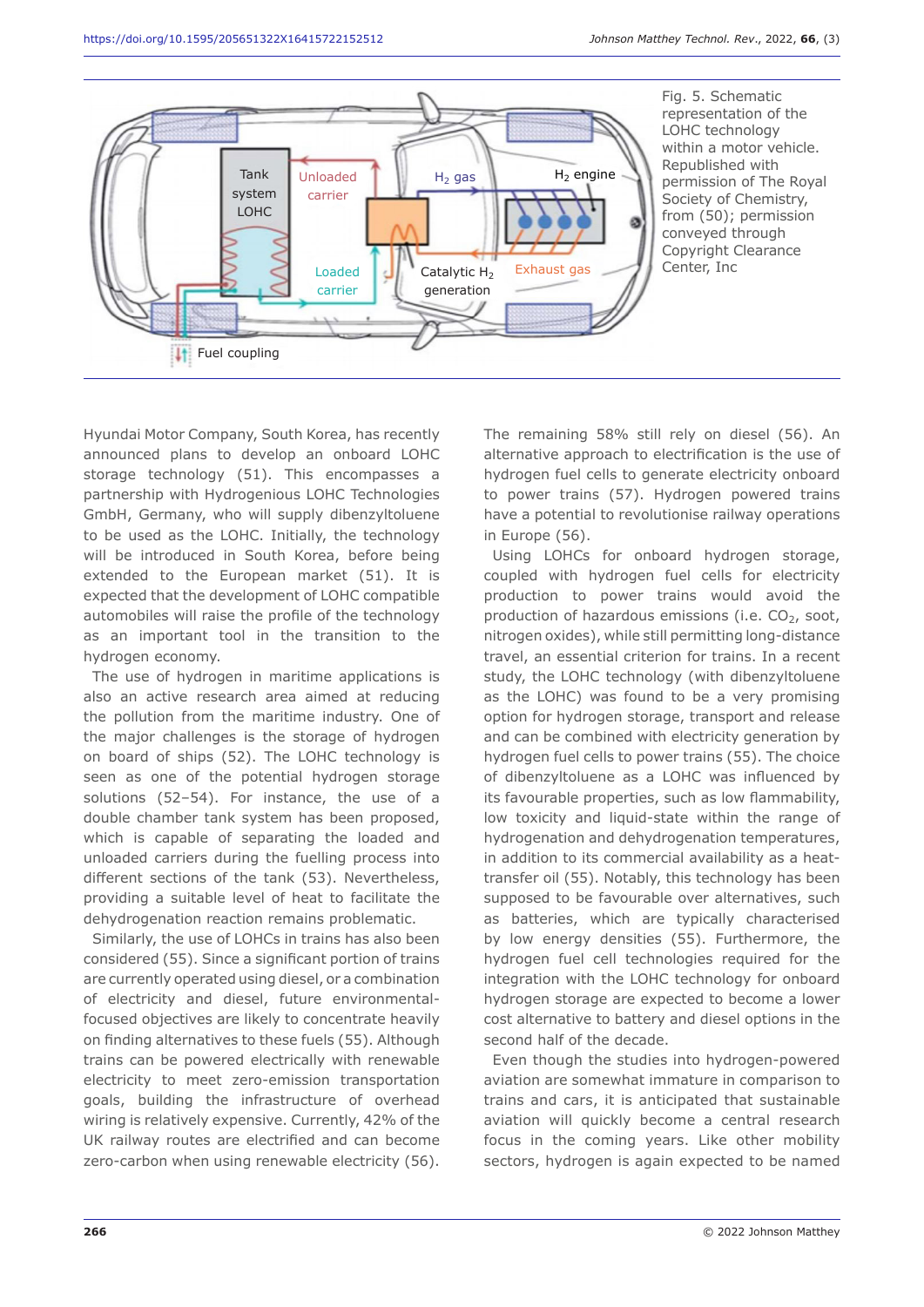

as a primary energy source for propulsion in the aviation industry. This can be realised either through powering aircrafts with electricity generated through hydrogen fuel cells, direct burning of hydrogen in gas turbines or using hydrogen as a building block for production of sustainable synthetic aviation fuels (58). Notably, Airbus has already revealed three hydrogenpowered planes to lower aircraft emissions, which comprise the use of hydrogen gas-turbine engines (59, 60). In addition, Airbus SE, The Netherlands, has postulated the combined use of hydrogen fuel cells with a gas-turbine engine to create a 'highly efficient hybrid-electric propulsion system' (61). The urgency of this sustainable transition has also been emphasised by the Swedish government. A mandatory reduction in GHG emissions, originating from aviation fuels, will be introduced for fuel to be sold in the country from 2021 (62). This will start at a 0.8% reduction in 2021 and reach 27% by 2030, in preparation for reaching their national fossil-free target in 2045 (62).

In summary, the LOHC technology is an attractive solution for the storage and transportation of hydrogen to allow a reliable and ondemand hydrogen supply, enabling industrial decarbonisation. The potential deployment and integration of the LOHC technology within different industries, such as the transportation sector, steel and cement industries, the use of stored hydrogen to produce sustainable fuels and chemicals from flue gases, and a system integration of fuel cells and LOHCs for energy storage, is depicted in **Figure 6**.

### **7. Summary and Perspectives**

The possibility of deployment and integration of LOHC systems within different industries is reviewed in this study. These include: the transportation sector, steel and cement industries, the use of stored hydrogen to produce fuels and chemicals from flue gases and system integration of fuel cells and LOHCs for storing renewable electricity. An effective system integration of the LOHC technology with different industries might help with the cost reduction of the LOHC technology, when for example, waste heat is used for dehydrogenation of LOHCs. Importantly, the deployment of the LOHCs for storage and transportation of hydrogen to allow a reliable and on-demand hydrogen supply might enable energy-intensive industries to reduce their emissions and meet decarbonisation goals.

Numerous possibilities for the deployment and integration of LOHCs within different industries might necessitate the use of different LOHC carriers in each instance. While a carrier choice offers a large amount of flexibility in the LOHC technology, the myriad of possible carriers and catalysts combined with reactor technologies might be considered as one of the factors impeding the integration and commercial deployment of the LOHC technology across different industries. Customer-tailored solutions and offerings might need to be developed to accommodate specific requirements. A review of the most prominent LOHC systems, focusing on properties of LOHCs and catalytic materials used for hydrogenation and dehydrogenation of LOHCs, is presented in our following work dedicated to the analysis of LOHC systems (63).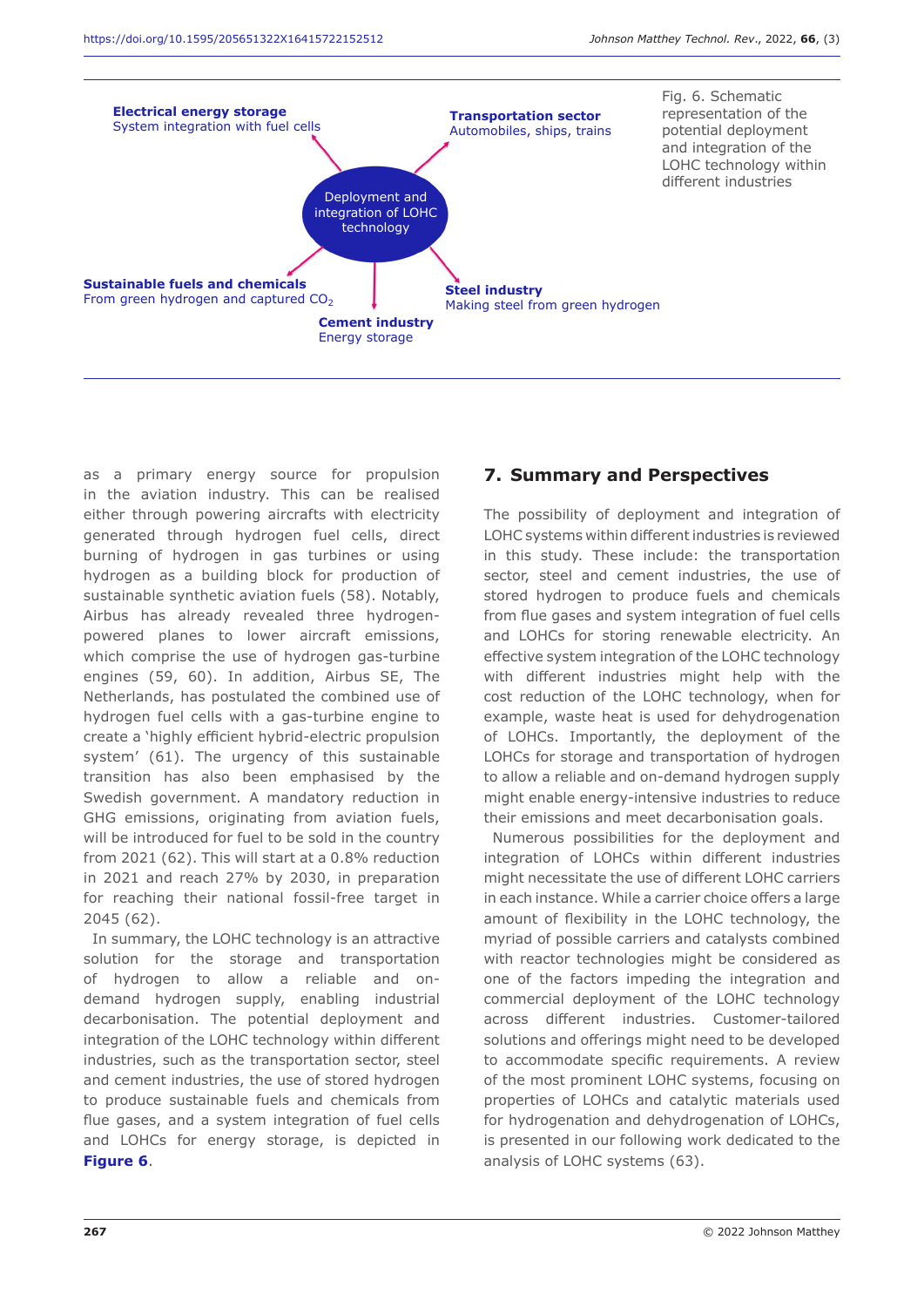#### **Acknowledgements**

The authors would like to thank Leon van de Water and Mike Watson from Johnson Matthey, UK, for their valuable comments, reviews and discussions.

#### **References**

- 1. 'Sources of Greenhouse Gas Emissions', United States Environmental Protection Agency, Washington, DC, USA: https://www.epa.gov/ ghgemissions/sources-greenhouse-gas-emissions (Accessed 24th December 2021)
- 2. 'The Paris Agreement: What is the Paris Agreement?', United Nations Framework Convention on Climate Change, Bonn, Germany: https://unfccc.int/process-and-meetings/theparis-agreement/the-paris-agreement (Accessed on 24th December 2021)
- 3. I. Staffell, D. Scamman, A. Velazquez Abad, P. Balcombe, P. E. Dodds, P. Ekins, N. Shah and K. R. Ward, *Energy Environ. Sci.*, 2019, **12**, (2), 463
- 4. E. S. Hanley, J. P. Deane and B. P. Ó. Gallachóir, *Renew. Sustain. Energy Rev.*, 2018, **82**, (3), 3027
- 5. K. Espegren, S. Damman, P. Pisciella, I. Graabak and A. Tomasgard, *Int. J. Hydrogen Energy*, 2021, **46**, (45), 23125
- 6. P. M. Falcone, M. Hiete and A. Sapio, *Curr. Opin. Green Sustain. Chem.*, 2021, **31**, 100506
- 7. A. Sgobbi, W. Nijs, R. De Miglio, A. Chiodi, M. Gargiulo and C. Thiel, *Int. J. Hydrogen Energy*, 2016, **41**, (1), 19
- 8. Y. Bicer and I. Dincer, *Int. J. Hydrogen Energy*, 2018, **43**, (2), 1179
- 9. C. Acar and I. Dincer, *Int. J. Hydrogen Energy*, 2020, **45**, (5), 3396
- 10. A. Öhman, E. Karakaya and F. Urban, *Energy Res. Soc. Sci.*, 2022, **84**, 102384
- 11. M. Noussan, P. P. Raimondi, R. Scita and M. Hafner, *Sustainability*, 2020, **13**, (1), 298
- 12. A. M. Oliveira, R. R. Beswick and Y. Yan, *Curr. Opin. Chem. Eng.*, 2021, **33**, 100701
- 13. S. Damman, E. Sandberg, E. Rosenberg, P. Pisciella and I. Graabak, *Energy Res. Soc. Sci.*, 2021, **78**, 102116
- 14. R. Moreira dos Santos, A. Szklo, A. F. P. Lucena and P. E. V de Miranda, *Int. J. Hydrogen Energy*, 2021, **46**, (51), 25843
- 15. D. Heide, L. von Bremen, M. Greiner, C. Hoffmann, M. Speckmann and S. Bofinger, *Renew. Energy*, 2010, **35**, (11), 2483
- 16. P. Zhao, J. Wang and Y. Dai, *Renew. Energy*, 2015, **75**, 541
- 17. K. Engeland, M. Borga, J.-D. Creutin, B. François, M.-H. Ramos and J.-P. Vidal, *Renew. Sustain. Energy Rev.*, 2017, **79**, 600
- 18. B. Miao, L. Giordano and S. H. Chan, *Int. J. Hydrogen Energy*, 2021, **46**, (36), 18699
- 19. N. Heinemann, J. Alcalde, J. M. Miocic, S. J. T. Hangx, J. Kallmeyer, C. Ostertag-Henning, A. Hassanpouryouzband, E. M. Thaysen, G. J.Strobel, C.Schmidt-Hattenberger, K.Edlmann, M. Wilkinson, M. Bentham, R. S. Haszeldine, R. Carbonell and A. Rudloff, *Energy Environ. Sci.*, 2021, **14**, (2), 853
- 20. M. Felderhoff, C. Weidenthaler, R. von Helmolt and U. Eberle, *Phys. Chem. Chem. Phys.*, 2007, **9**, (21), 2643
- 21. J. O. Abe, A. P. I. Popoola, E. Ajenifuja and O. M. Popoola, *Int. J. Hydrogen Energy*, 2019, **44**, (29), 15072
- 22. R. R. Ratnakar, N. Gupta, K. Zhang, C. van Doorne, J. Fesmire, B. Dindoruk and V. Balakotaiah, *Int. J. Hydrogen Energy*, 2021, **46**, (47), 24149
- 23. A. M. Abdalla, S. Hossain, O. B. Nisfindy, A. T. Azad, M. Dawood and A. K. Azad, *Energy Convers. Manag.*, 2018, **165**, 602
- 24. M. Niermann, A. Beckendorff, M. Kaltschmitt and K. Bonhoff, *Int. J. Hydrogen Energy*, 2019, **44**, (13), 6631
- 25. M. Niermann, S. Drünert, M. Kaltschmitt and K. Bonhoff, *Energy Environ. Sci.*, 2019, **12**, (1), 290
- 26. D. Teichmann, W. Arlt and P. Wasserscheid, *Int. J. Hydrogen Energy*, 2012, **37**, (23), 18118
- 27. E. Southall and L. Lukashuk, *Johnson Matthey Technol. Rev.,* 2021, **66**, 3, 246
- 28. H. Jorschick, A. Bulgarin, L. Alletsee, P. Preuster, A. Bösmann and P. Wasserscheid, *ACS Sustain. Chem. Eng.*, 2019, **7**, (4), 4186
- 29. B. Brigljević, B. Lee, R. Dickson, S. Kang, J. J. Liu and H. Lim, *Cell Reports Phys. Sci.*, 2020, **1**, (3), 100032
- 30. R. Peters, R. Deja, Q. Fang, V. N. Nguyen, P. Preuster, L. Blum, P. Wasserscheid and D. Stolten, *Int. J. Hydrogen Energy*, 2019, **44**, (26), 13794
- 31. P. Preuster, Q. Fang, R. Peters, R. Deja, V. N. Nguyen, L. Blum, D. Stolten and P. Wasserscheid, *Int. J. Hydrogen Energy*, 2018, **43**, (3), 1758
- 32. J. Ambrose, 'Low Demand for Power Causes Problems for National Grid', The Guardian, London, UK, 16th April, 2020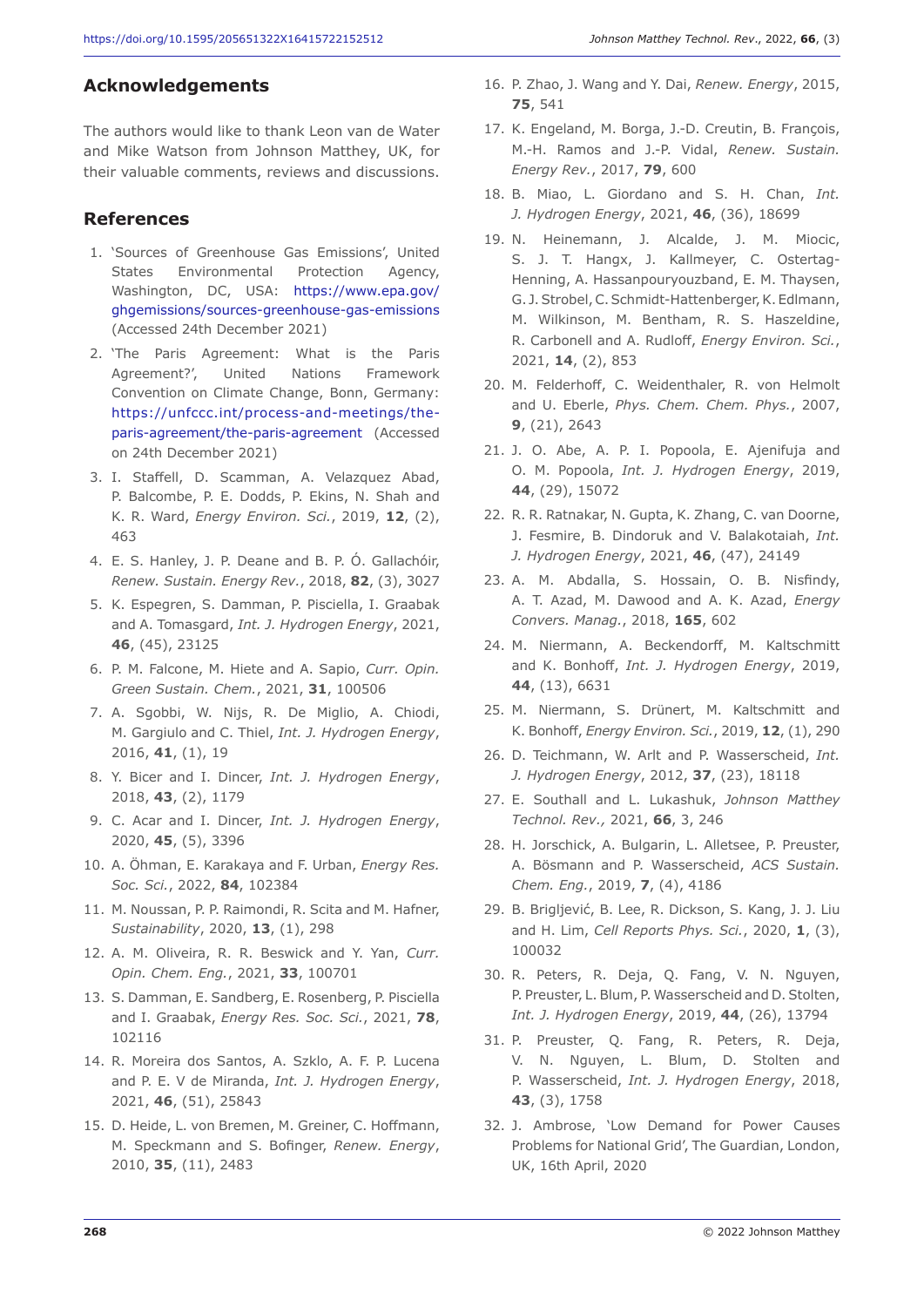- 33. 'Power in the balance: Fluctuating Energy Demand During Times of Crisis', Crestchic Ltd, Burton-on-Trent, UK: https://crestchicloadbanks. com/power-in-the-balance-fluctuating-energydemand-during-times-of-crisis/ (Accessed on 5th August 2021)
- 34. D. Teichmann, K. Stark, K. Müller, G. Zöttl, P. Wasserscheid and W. Arlt, *Energy Environ. Sci.*, 2012, **5**, (10), 9044
- 35. K. Knosala, L. Kotzur, F. T. C. Röben, P. Stenzel, L. Blum, M. Robinius and D. Stolten, *Int. J. Hydrogen Energy*, 2021, **46**, (42), 21748
- 36. D. Sheldon, *Johnson Matthey Technol. Rev.*, 2017, **61**, (3), 172
- 37. J. Ambrose, 'Renewable Energy to Expand by 50% in Next Five Years – Report', The Guardian, London, UK, 21st October, 2016
- 38. C. Krieger, K. Müller and W. Arlt, *Chem. Eng. Technol.*, 2016, **39**, (8), 1570
- 39. M. Flores-Granobles and M. Saeys, *Energy Environ. Sci.*, 2020, **13**, (7), 1923
- 40. M. Leithinger, 'Hydrogen-Energy Source for the Future?', Voestalpine, Linz, Austria, 8th January, 2020
- 41. 'Production of Green Hydrogen: Technology', H2 Future: Green Hydrogen Project, Verbund Energy4Business GmbH, Vienna, Austria: https:// www.h2future-project.eu/technology (Accessed on 5th August 2021)
- 42. 'Green Hydrogen for Steel Production: RWE and thyssenkrupp Plan Partnership', thyssenkrupp, Essen, Germany, 10th June, 2020
- 43. O. Winter, 'Green Hydrogen for Steel Production: RWE and thyssenkrupp Plan Partnership, RWE AG, Essen, Germany, 10th June, 2020
- 44. 'HYBRIT: SSAB, LKAB and Vattenfall First in the World with hydrogen-Reduced Sponge Iron', SSAB, Stockholm, Sweden, 21st June, 2021
- 45. 'HYBRIT Fossil-Free Steel A Mutual Opportunity', Hybrit Development AB, Stockholm, Sweden: https://www.hybritdevelopment.se/en/ (Accessed on 5th August 2021)
- 46. M. Pei, M. Petäjäniemi, A. Regnell and O. Wijk, *Metals*, 2020, **10**, (7), 972
- 47. 'SSAB HYBRIT: SEK 200 Million Invested in Pilot Plant for Storage of Fossil-Free Hydrogen in Luleå', SSAB, Stockholm, Sweden, 3rd October, 2019
- 48. D. Teichmann, W. Arlt, P. Wasserscheid and R. Freymann, *Energy Environ. Sci.*, 2011, **4**, (8), 2767
- 49. 'BMW Promotes Hydrogen Technology with New Model in 2022', Autovista Group, London, UK, 12th August, 2020
- 50. R. K. Ahluwalia, T. Q. Hua, J.-K. Peng, M. Kromer, S. Lasher, K. McKenney, K. Law and J. Sinha, "Technical Assessment of Organic Liquid Carrier Hydrogen Storage Systems for Automotive Applications", Office of Energy Efficiency and Renewable Energy, Washington, DC, USA, 21st June, 2011
- 51. P. Myles, ' Hyundai Buys into Hydrogen Storage Solution', Automotive, Informa PLC, London, UK, 4th June, 2020
- 52. L. Van Hoecke, L. Laffineur, R. Campe, P. Perreault, S. W. Verbruggen and S. Lenaerts, *Energy Environ. Sci.*, 2021, **14**, (2), 815
- 53. P. Preuster, C. Papp and P. Wasserscheid, *Acc. Chem. Res.*, 2016, **50**, (1), 74
- 54. 'Liquid Organic Hydrogen Could Facilitate Hydrogen as Propulsion Fuel', The Maritime Executive LLC, Plantation, USA, 5th July, 2021
- 55. F. Uhrig, J. Kadar and K. Müller, *Energy Sci. Eng.*, 2020, **8**, (6), 2044
- 56. A. Hirschlag, 'Next Stop, Hydrogen-Powered Trains', BBC.com, London, UK, 27th February, 2020
- 57. 'Trains: On the Right Track', Cummins, Columbus, USA: https://www.hydrogenics.com/hydrogenproducts-solutions/fuel-cell-power-systems/ hydrail/#:~:text=Hydrail%20is%20an%20 alternative%20approach,are%20being%20 made%20into%20reality (Accessed on 5th August 2021)
- 58. "Hydrogen-Powered Aviation A Fact-Based Study of Hydrogen Technology, Economics, and Climate Impact by 2050", Clean Sky 2 JU, Publications of European Union Office, Belgium, May, 2020
- 59. 'Airbus Reveals New Zero-Emission Concept Aircraft', Airbus, Leiden, The Netherlands, 21st September, 2020
- 60. 'Airbus Looks to the Future with Hydrogen Planes', BBC, London, UK, 21st September, 2020
- 61. 'Hydrogen Fuel Cells, Explained', Airbus, Leiden, The Netherlands, 21st September, 2020
- 62. N. Heublein, M. Stelzner and T. Sattelmayer, *Int. J. Hydrogen Energy*, 2020, **45**, (46), 24902
- 63. E. Southall and L. Lukashuk, *Johnson Matthey Technol. Rev.,* 2021, **66**, 3, 271